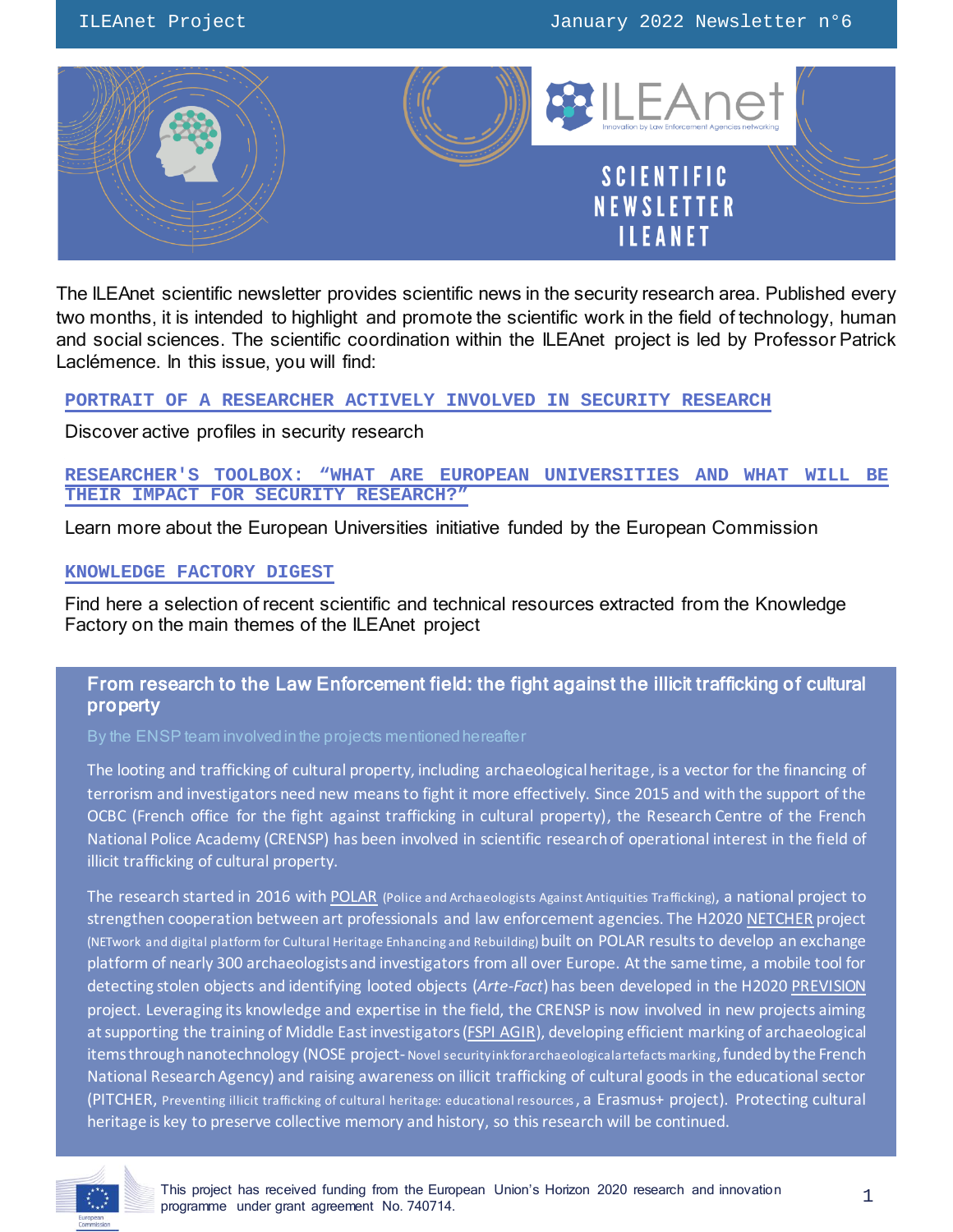# <span id="page-1-0"></span>PORTRAIT OF A RESEARCHER ACTIVELY INVOLVED IN SECURITY **RESEARCH**

# **WOLFGANG JENTNER**





Research associate and PhD candidate in Visual Analytics University of Konstanz (Germany) [jentner@dbvis.inf.uni-konstanz.de](mailto:jentner@dbvis.inf.uni-konstanz.de)

<https://www.linkedin.com/in/wjentner/>

The ILEAnet scientific coordination team met Wolfgang Jentner, a research associate at the University of Konstanz (Germany). He has been involved in several research projects and is currently preparing his PhD in Visual Analytics.

### Can you tell us more about you?

I am a research associate and PhD candidate at the [Data Analysis and Visualization Group](https://www.vis.uni-konstanz.de/) at the University of Konstanz. Our research group focuses on 'Visual Analytics', which aims at combining machine learning and artificial intelligence (AI) technologies with interactive visualizations. We integrate the users and their domain knowledge (i.e., their expertise) into the analysis process. My research pivots on exploratory analysis of structured data using pattern mining.

# Could you recommend one or two of your papers, which may be of interest for law enforcement practitioners?

The first paper I can recommend is [Making Machine Intelligence Less](https://bib.dbvis.de/uploadedFiles/tvcj_authors_version.pdf)  [Scary for Criminal Analysts:](https://bib.dbvis.de/uploadedFiles/tvcj_authors_version.pdf)  [Reflections on Designing a Visual](https://bib.dbvis.de/uploadedFiles/tvcj_authors_version.pdf)  [Comparative Case Analysis Tool](https://bib.dbvis.de/uploadedFiles/tvcj_authors_version.pdf). This paper focuses on the design and development of a prototype that can find similar crime reports based on the Modus Operandi text. Thanks to a short text describing the case, the tool can be used to find cases similar to a specific case, or also find trends in criminal activities (such as new tools being used by burglars).



Figure 1: The Concept Explorer of the VALCRI project. The criminal investigator can find patterns in crime reports such as "climb roof".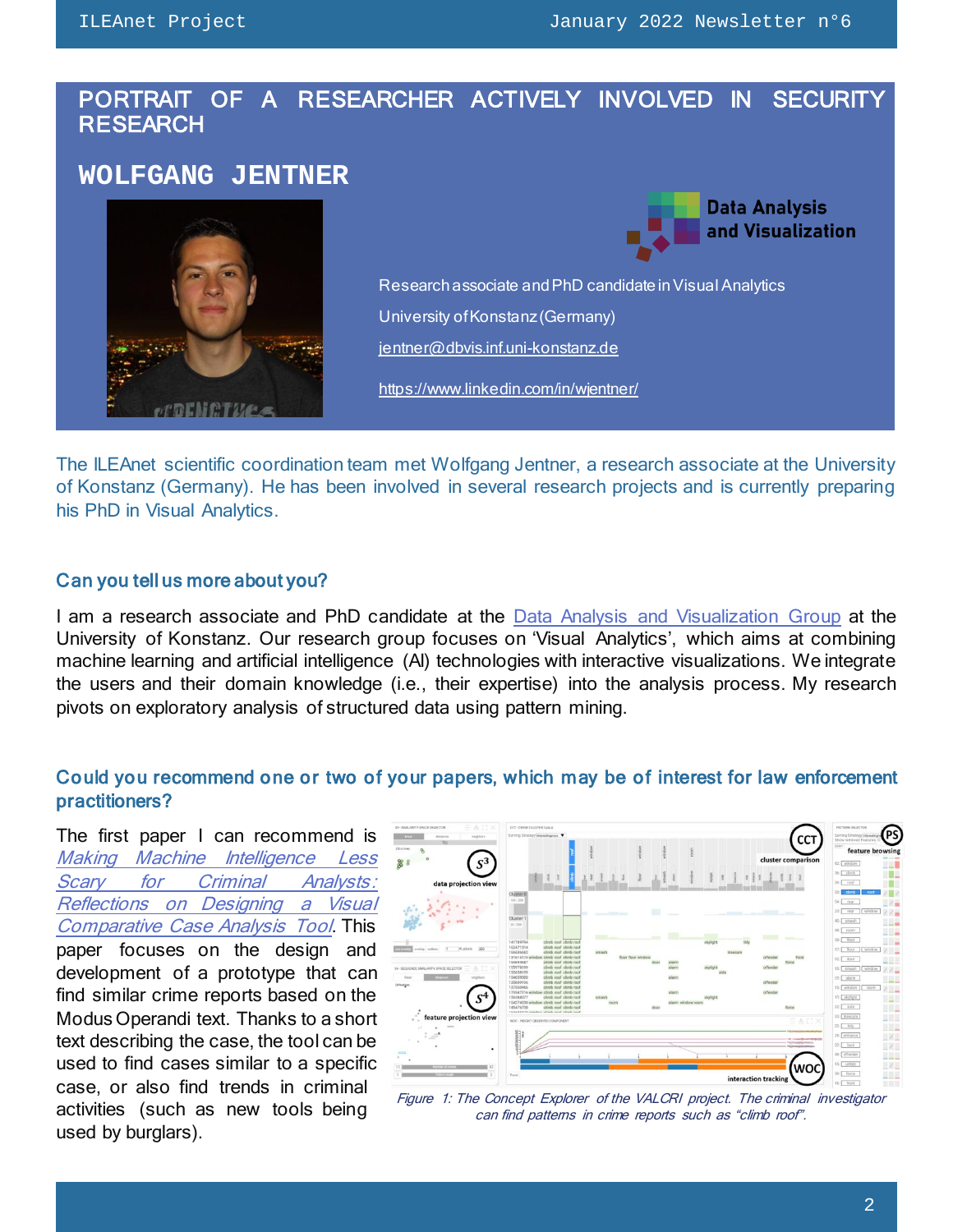Figure 3: A law enforcement agent using virtual reality to

scene (VICTORIA).

The second paper worth mentioning is: Toward Mass Video Data Analysis: Interactive and Immersive [4D Scene Reconstruction](https://bib.dbvis.de/uploadedFiles/sensors-20-05426_small.pdf). The described prototype allows criminal analysts to create a 4D scene (that is to say a 3D scene with a timeline) by simply using photo and video material of a crime scene. The



Figure 2: The 3D scene can be annotated with objects and they can be animated using paths to reconstruct a crime (VICTORIA).

scene can then be animated to reconstruct the crime.

Virtual Reality can be used to put the user inside the crime scene, which is very resourceful for collaboration and also useful in court hearings. There is a [video on YouTube](https://www.youtube.com/watch?v=bcDrLCaI2RI) showing and explaining the prototype.



You have been involved in several research projects. What do those collaborative projects bring to the Law Enforcement and research communities?

As a research associate I am heavily involved in EU and national projects, mainly in the civil security area. I was involved for instance in [VALCRI,](http://valcri.org/) [ASGARD,](https://www.asgard-project.eu/) [VICTORIA](https://www.victoria-project.eu/) (all EU projects), as well as [FLORIDA,](http://www.florida-project.de/index-en.html) [PEGASUS,](https://www.vis.uni-konstanz.de/en/research/projects/pegasus) VIKING (national projects funded by BMBF, the German Federal Ministry of Education and Research). All these projects were conducted in collaboration with LEAs.

The advantage for LEAs to be involved in such national or European projects is to get in contact with people that work on state-of-the-art techniques. Furthermore, it allows them to shape these technologies towards their own needs. Even though this requires some involvement of the LEAs, it typically leads to much better outcomes than waiting for a commercial software developer to develop some tool, which will then be expected to fit perfectly into the LEAs workflow.

From our academic perspective, collaborative projects are helpful because researchers learn about real-world problems and sometimes even get to work with live data.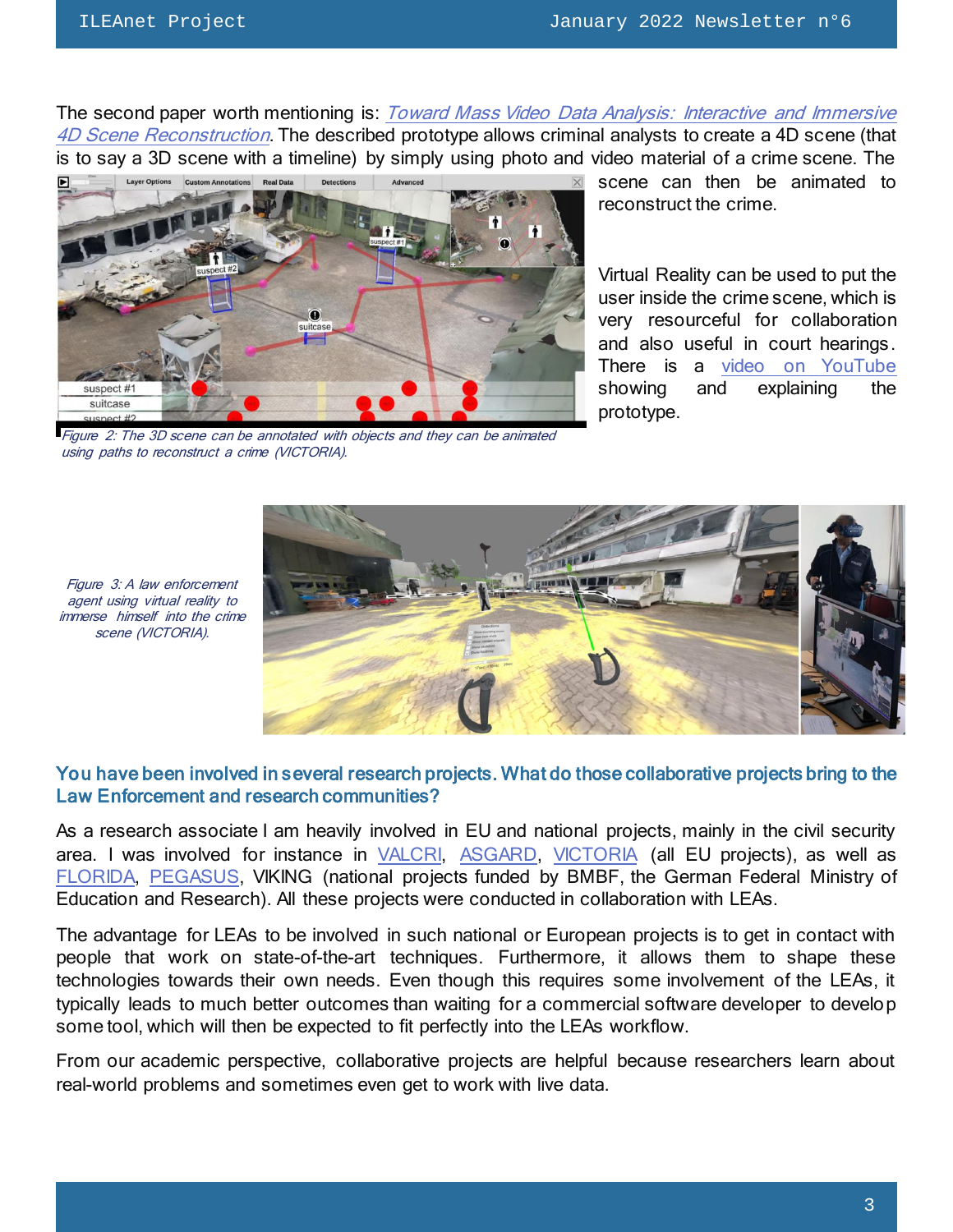# What is the impact of your research on LEA daily work?

It would be a lie to say that the prototypes we developed are already in daily use at the LEAs' premises. Our research is typically 3-5 years (or even more) ahead of what is being used in industry and as a daily tool for LEAs. One important aspect, however, is that the law enforcement practitioners understand what is possible AND where the limits are. For example, in the VALCRI project the criminal investigators joked that a "solve crime button" would be nice and save them a lot of time. Towards the end of the project, they understood how AI technologies can benefit their workflows and also where the shortcomings were. Most importantly, they learned that human expertise, steering, and decision making is inevitable. We went from an "AI Sherlock" that solves crimes on its own to an "AI Watson" that supports the user in their workflows but leaves critical decisions upon themselves when suggesting possible paths.

# How do you perceive the future of your research area? What will be the impact of AI on Law Enforcement?

The future is bright as there is more and more data available and machine learning and artificial intelligence are necessary to handle these large amounts of data. Nevertheless, in law enforcement, the user must remain in control of these processes and must be included into the whole analysis process. Visual Analytics offers exactly this. It is always exciting to see the new emerging technologies from machine learning, human computer interaction (such as virtual reality, augmented reality), and finding new ways of combining these technologies using interactive visualizations to include the human in the process.

The EU strives to put rulebooks and checklists for transparent artificial intelligence systems together. I think this is quite essential to shape the future of AI in Europe, especially in law enforcement. AI, as every technology, can be exploited and misused. There are many cases of biased machine learning models, and transparent AI are one way to conquer this issue. This implies that the human remains in control and understands the decision processes of an AI and can intervene and steer at all times. The machine should not make critical decisions without the user.

### What are the required skills to be a researcher?

One of the mostimportant skills is the liaison between end-users, such as LEAs, and researchers. A common language has to be found that all participants feel comfortable with. We have written a paper about this aspect called ["Minions, Sheep, and](https://bib.dbvis.de/uploadedFiles/minionssheepfruits.pdf)  [Fruits: Metaphorical Narratives to](https://bib.dbvis.de/uploadedFiles/minionssheepfruits.pdf)  [Explain Artificial Intelligence and](https://bib.dbvis.de/uploadedFiles/minionssheepfruits.pdf)  **[Build Trust.](https://bib.dbvis.de/uploadedFiles/minionssheepfruits.pdf)** 



Figure 4: A domain expert and a researcher find a common language through a metaphorical narrative. These narratives simplify complicated problems by using a simple and sometimes comical language to be more engaging.

Finding a common language also requires learning about the domain of each other, which is what I enjoy the most about our collaborations. These collaborations allow me to continue expanding my knowledge.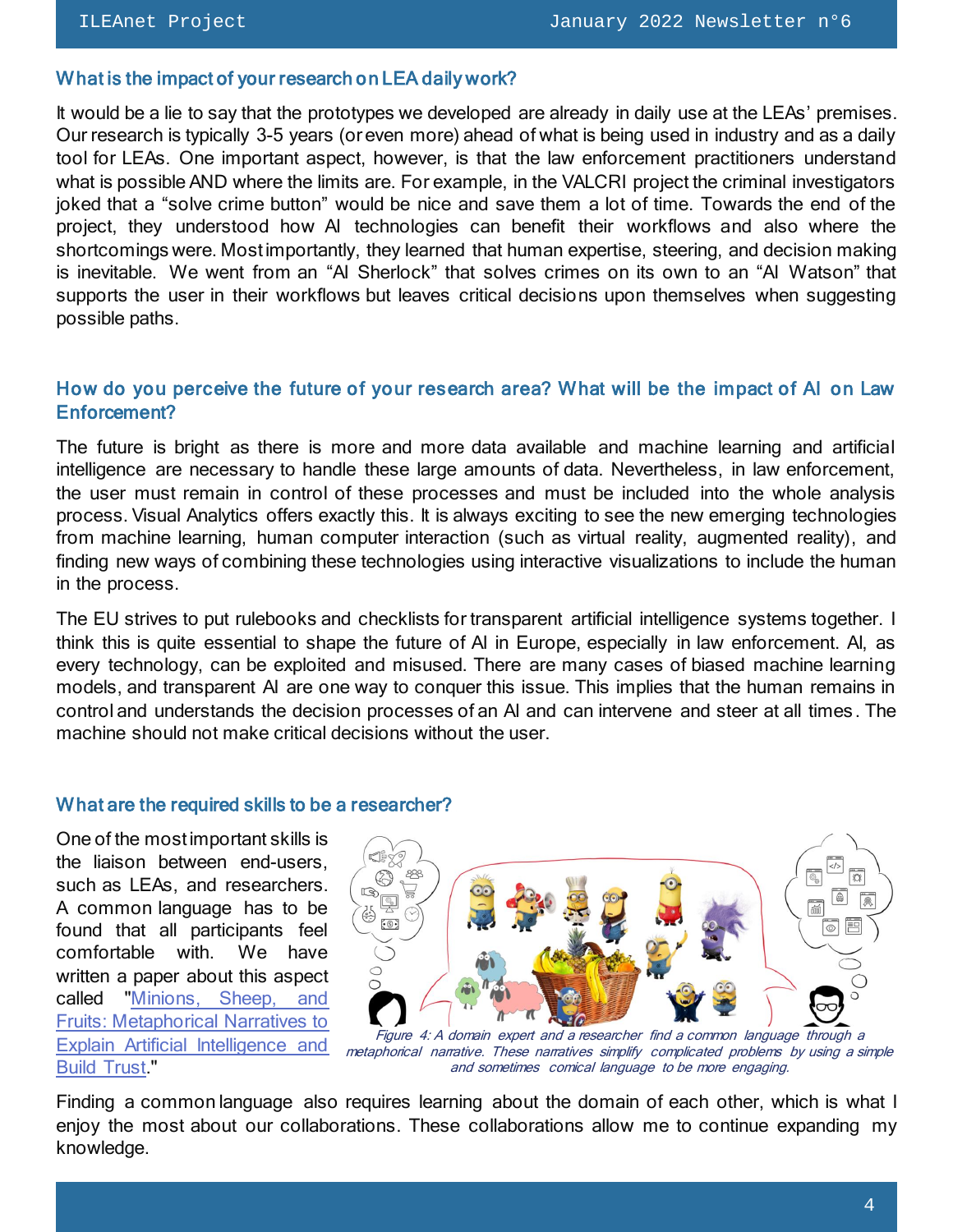#### What can we do to improve the interactions between researchers and LEAs?

A good starting point is to have a common ground, meaning that the data should be as close as possible to what the LEAs are typically working with. This helps the users to better understand how this data is being processed. In my opinion, physical meetings are more effective to find a common language as they tend to be longer and involve social events such as dinners. I've experienced it a couple of times where the breakthrough in finding a common language and engagement happened during dinner rather than the official meeting. This is most likely due to the fact that such events are more informal and private where not the entire consortium is involved. The most effective meetings I've had were at the LEA facilities themselves, as it allows the law enforcement agents to showcase their daily work. Of course, this is not always possible due to privacy issues.

# Your research group is part of the [EACTDA](https://www.eactda.eu/) (European Anti-Cybercrime Technology Development Association) and you are its primary representative. According to you, how could EACTDA make law enforcement practitioners better take up research outputs?

We are part of the EACTDA association and this is a great way for community-building between researchers, industry, and LEAs. It is essential for researchers to understand the LEAs' needs to create prototypes and research that provides a benefit to the LEAs. Initiatives such as EACTDA or ILEAnet are a great way to get in contact and are oftentimes the starting point for new ideas and projects.

#### Do you have any original research strands you would like to share with us?

I've worked in projects which were not related to the security area, such as the European projects [PRIMAGE](https://www.primageproject.eu/) (Predictive in-silico multiscale analytics to support cancer personalized diagnosis and prognosis, empowered by imaging biomarkers), [IN2DREAMS](http://www.in2dreams.eu/) (INtelligent solutions 2ward the Development of Railway Energy and Asset Management Systems in Europe), or [DayDreams](https://daydreams-project.eu/) (Development of prescriptive AnalYtics baseD on aRtificial intElligence for iAMS).

Our research group has also voluntarily developed [CoronaVis,](https://coronavis.dbvis.de/) which allows users to analyze data from the ongoing Covid-19 pandemic including hospital bed capacities for every hospital in Germany. Furthermore, users can create custom dashboards for any region in Germany. I am the technical coordinator and lead developer of this app. We will soon release a version that has worldwide data coverage.

Thank you very much Wolfgang for taking the time to answer to our questions. We wish you good luck for your future projects! For further information about Wolfgang's work, please visit the [university](https://www.vis.uni-konstanz.de/en/members/jentner/)  [website](https://www.vis.uni-konstanz.de/en/members/jentner/) or contact him directly.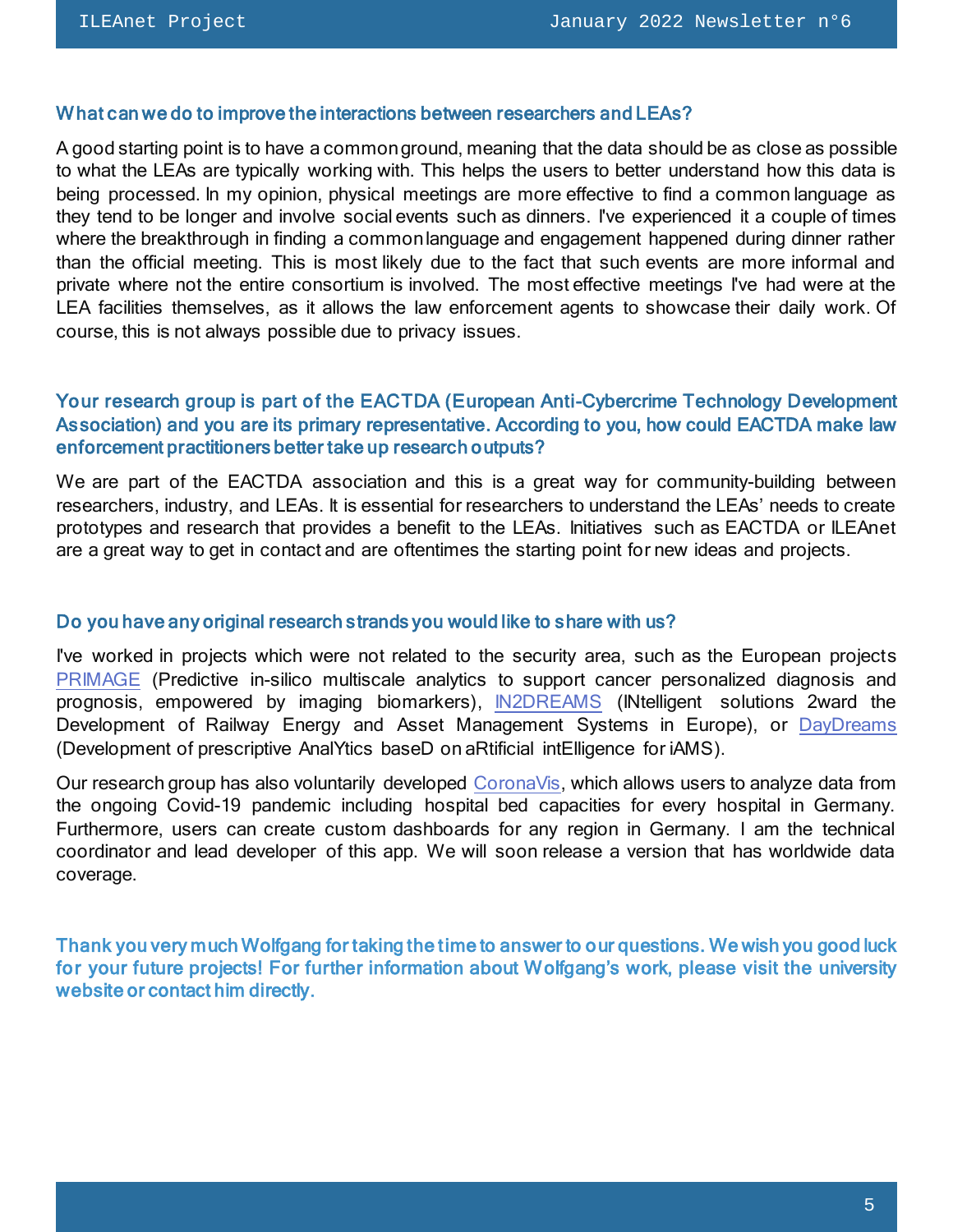<span id="page-5-0"></span>ł

# RESEARCHER'S TOOLBOX: "WHAT ARE EUROPEAN UNIVERSITIES AND WHAT WILL BE THEIR IMPACT FOR SECURITY RESEARCH?"

# A key pillar of the European Education Area

European Universities are transnational alliances of at least 3 higher education institutions (from 3 EU Member States or other Erasmus programme countries). These alliances aim at developing a joint longterm structural and strategic cooperation for education and, where possible, links to research and innovation.

These European universities have to create a European inter-university 'campus' characterised by the following key elements:

- Seamless mobility (physical, virtual or blended) for students, staff and researchers to study, train, teach, do research, work or share services at cooperating partner institutions
- Tackling of big issues Europe is facing (such as climate protection, democracy, health, big data, migration) by transdisciplinary and transnational teams of students, academics and external stakeholders
- Flexible curricula, leading to a European Degree, for students
- Entrepreneurial mind-set and civic engagement, through practical and/or work-based experience.

"The European Universities initiative is a flagship initiative of the European Education Area. It will enable a new generation of Europeans to cooperate across languages, borders and disciplines, developing a strong European identity."

Thus, with the European Universities initiative, the European Commission aims at supporting the building of the universities of the future, having a structural, systemic and sustainable impact.

# Why develop the European universities?

"The fast-changing labour market and societal transitions require higher education institutions to provide students, staff and researchers with the skills they need to navigate the twin green and digital transition and build a resilient society." As the demand for highly skilled people is increasing, future generations need to be empowered to find solutions to big societal challenges that Europe and the world are facing, and European universities need to better cooperate to accelerate the preparation of European young people.

The 3 core tasks of universities (teaching, research and innovation) and their central role will enable universities to address big societal challenges, foster cities and regions development and promote civic engagement.

### How does the European Commission support the European universities initiative?

The European Commission launched two calls for pilots in 2018 and 2019 in order to test different models for European Universities. As of November 2020, 41 alliances were created, representing more than 280 higher education institutions from all over Europe. They were funded through Erasmus+, complemented by Horizon 2020 (up to € 5million from Erasmus+ and up to € 2million from Horizon 2020 per alliance).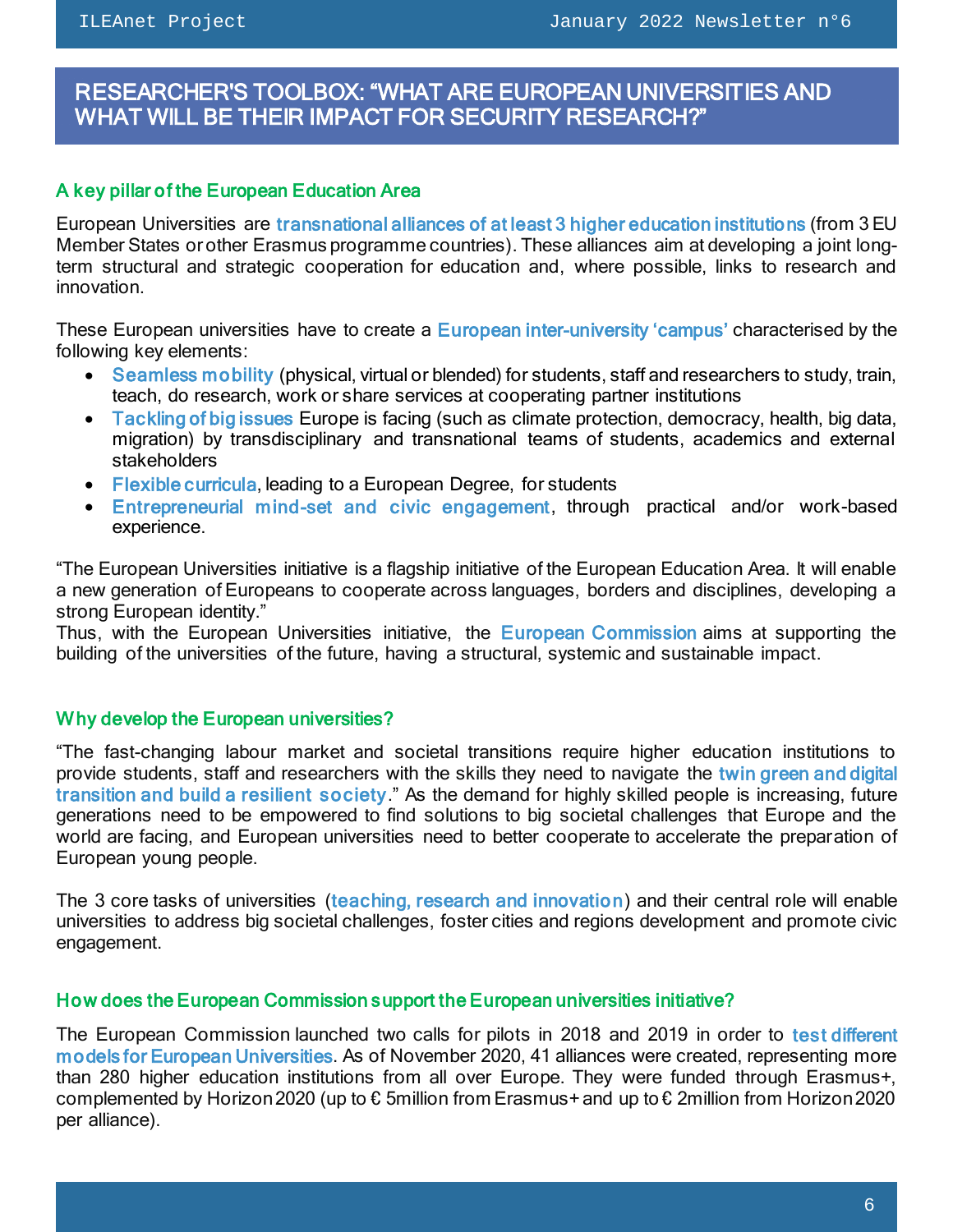A call for proposals for 2022 has been launched, representing  $\epsilon$  272 million. Two topics were designed in this call to "support higher education institutions in gradually achieving their long-term ambitious vision towards becoming a fully-fledged European University".

- the first topic will "provide support for already existing deep institutional transnational cooperation alliances including – but not limited to – the European Universities alliances selected under the 2019 Erasmus+ call for proposals"
- the second topic will "provide support for applicants wishing to establish new deep institutional transnational cooperation in a new 'European Universities' alliance".

The deadline for applications submission is 22 March 2022. Detailed information about the European Universities 2022 call is available on the [Funding & Tender Opportunities Portal.](https://ec.europa.eu/info/funding-tenders/opportunities/portal/screen/opportunities/topic-search;callCode=null;freeTextSearchKeyword=european%20universities;matchWholeText=true;typeCodes=0,1,2;statusCodes=31094502;programmePeriod=2021%20-%202027;programCcm2Id=43353764;programDivisionCode=null;focusAreaCode=null;destination=null;mission=null;geographicalZonesCode=null;programmeDivisionProspect=null;startDateLte=null;startDateGte=null;crossCuttingPriorityCode=null;cpvCode=null;performanceOfDelivery=null;sortQuery=sortStatus;orderBy=asc;onlyTenders=false;topicListKey=topicSearchTablePageState) You can rewatch the information [session for the 2022 call for proposals.](https://webcast.ec.europa.eu/european-universities-information-session-for-the-2022-call-for-proposals-21-12-14)

# What will be the impact on security?

Although security is not the primary objective of these new European universities, several key topics will be researched and taught in those universities, such as data science, artificial intelligence (including but not limited to natural language processing, visual recognition), digitalisation, cities' transformation, etc.

# **Education**

Students have access to cross-sectoral and interdisciplinary curricula and courses delivered by innovative means.

Specific research hubs are being built to develop collaborative research between European<br>universities. The promotion of The promotion of open science practices and the creation of new PhD opportunities through European universities will indirectly benefit security research.

### Research **Industry**

Collaborative links between research & industry are being developed.

Start-ups will emerge from the work carried out by European universities.

For further information about the European Universities initiative, please consult:

- European Commission. European Education Area: European Universities Initiative Available at: [https://education.ec.europa.eu/education-levels/higher-education/european](https://education.ec.europa.eu/education-levels/higher-education/european-universities)[universities](https://education.ec.europa.eu/education-levels/higher-education/european-universities)
- European Commission. European Education Area: European Universities Initiative factsheet. 2021. Available at: [https://education.ec.europa.eu/document/european-universities-initiative](https://education.ec.europa.eu/document/european-universities-initiative-factsheet)[factsheet](https://education.ec.europa.eu/document/european-universities-initiative-factsheet)
- European Commission. European Education and Culture Executive Agency: European Universities - Information Session for the 2022 Call for Proposals. 2021. Available at: [https://www.eacea.ec.europa.eu/news-events/events/european-universities](https://www.eacea.ec.europa.eu/news-events/events/european-universities-information-session-2022-call-proposals_en)[information-session-2022-call-proposals\\_en](https://www.eacea.ec.europa.eu/news-events/events/european-universities-information-session-2022-call-proposals_en)
- An example of alliance is given by the European University of Technology (EUt+), encompassing 8 European partners, including ILEAnet related partners. Do not hesitate to contact them for further information.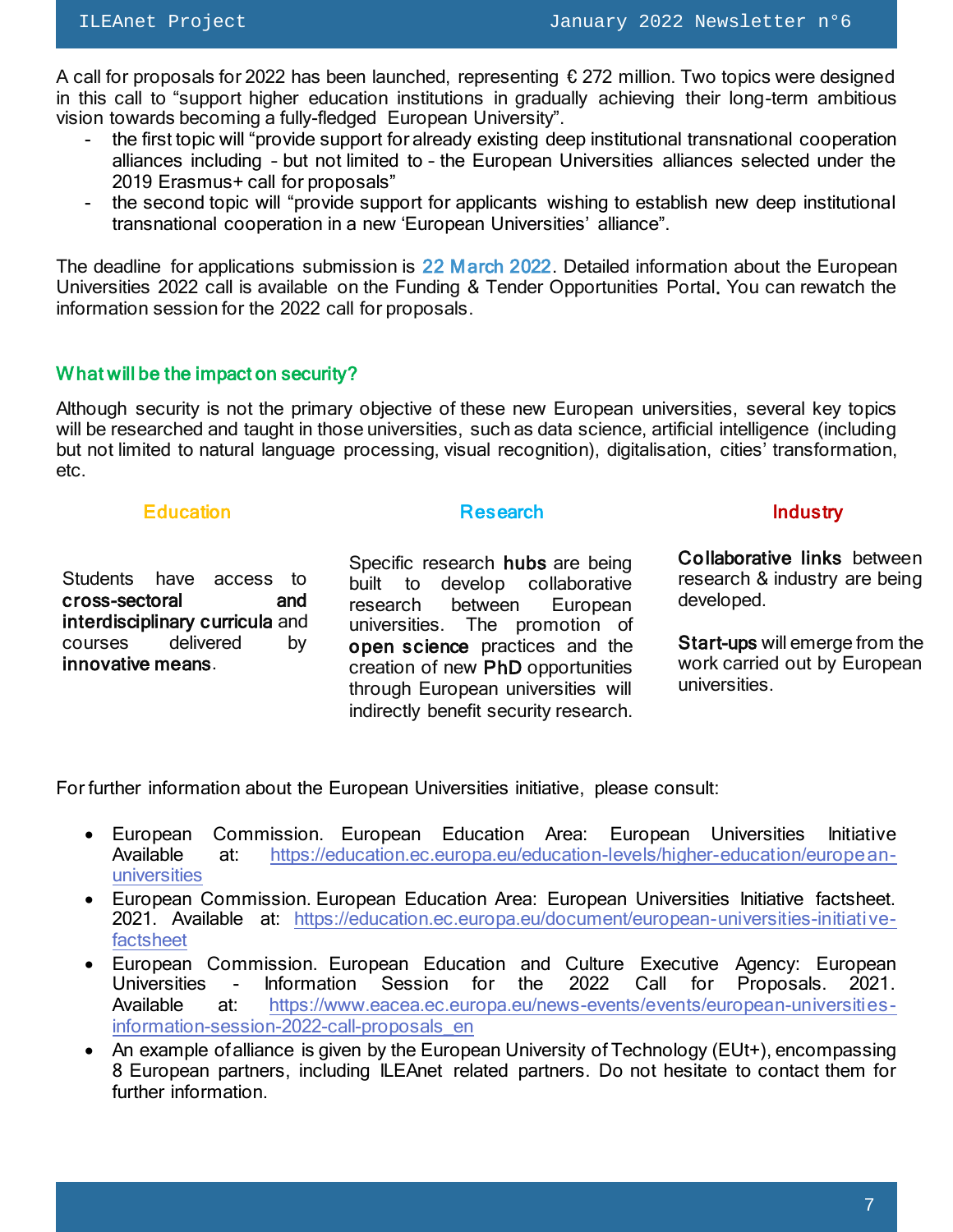# <span id="page-7-0"></span>KNOWLEDGE FACTORY DIGEST

The ILEAnet scientific coordination team provides here a selection of recent scientific and technical resources related to the main themes of the ILEAnet project. Some resources are open access. All can be found in the [ILEAnet Knowledge Factory.](https://ileanet.sym.place/groups/profile/109443/ileanet-knowledge-factory) ILEAnet collects the most recent or relevant publications in the following areas, but does not necessarily endorse their contents.

If you want to share a publication, please contact us at [ensp-ileanet@interieur.gouv.fr](mailto:ensp-ileanet@interieur.gouv.fr)

### **Cybersecurity**

European Union Agency for Cybersecurity. Raising Awareness of Cybersecurity: A Key Element of National Cybersecurity Strategies. enisa. 11/2021. 53 pages. Available at: <https://www.enisa.europa.eu/publications/raising-awareness-of-cybersecurity>

This report seeks to assist EU Member States in further building their cybersecurity capacities by analysing best practices on raising citizens' awareness of cybersecurity.

Liu Marina, Yeoh William, Jiang Frank, et al. Blockchain for Cybersecurity: Systematic Literature Review and Classification. Journal of Computer Information System. Published online: 1 December 2021. <https://doi.org/10.1080/08874417.2021.1995914>

Using a systematic literature review of blockchain use cases for cybersecurity, the paper presents a classification framework and offer readers a comprehensive perspective of the potential of blockchain to enhance cybersecurity in different contexts.

Sturc B, Gurova Tatyana, Zelenkova Natalia, et al. Developing a System of Indicators for Clustering Financial Cybercrime. Journal of Applied Security Research. Published online: 13 December 2021. <https://doi.org/10.1080/19361610.2021.2013112>

This study aims to propose a system of indicators for dividing financial cybercrime into groups. Its results indicate absence of taxonomic indicators regarding clustering of financial cybercrimes and wide differences in approaches to the development of such indicators in relation to cybercrimes.

### Terrorism

Campedelli GM, Cruickshank I, Carley KM. Multi-modal Networks Reveal Patterns of Operational Similarity of Terrorist Organizations. Terrorism and Political Violence. Published online: 14 December 2021.<https://doi.org/10.1080/09546553.2021.2003785>

The study proposes a novel computational framework for detecting clusters of terrorist groups sharing similar behaviors, focusing on groups' yearly repertoire of deployed tactics, attacked targets, and utilized weapons .

CEPOL. [Project presentation] CT INFLOW: The Counter-Terrorism Information Exchange and Criminal Justice Responses project. Available at: <https://www.cepol.europa.eu/projects/ctinflow>

The Counter-Terrorism Information Exchange and Criminal Justice Responses (CT INFLOW) project aims at contributing to prevent and disrupt terrorist networks and the activities of recruiters to terrorism, cutting off terrorist funding, and b ringing terrorists to justice, while continuing to respect human rights and international law.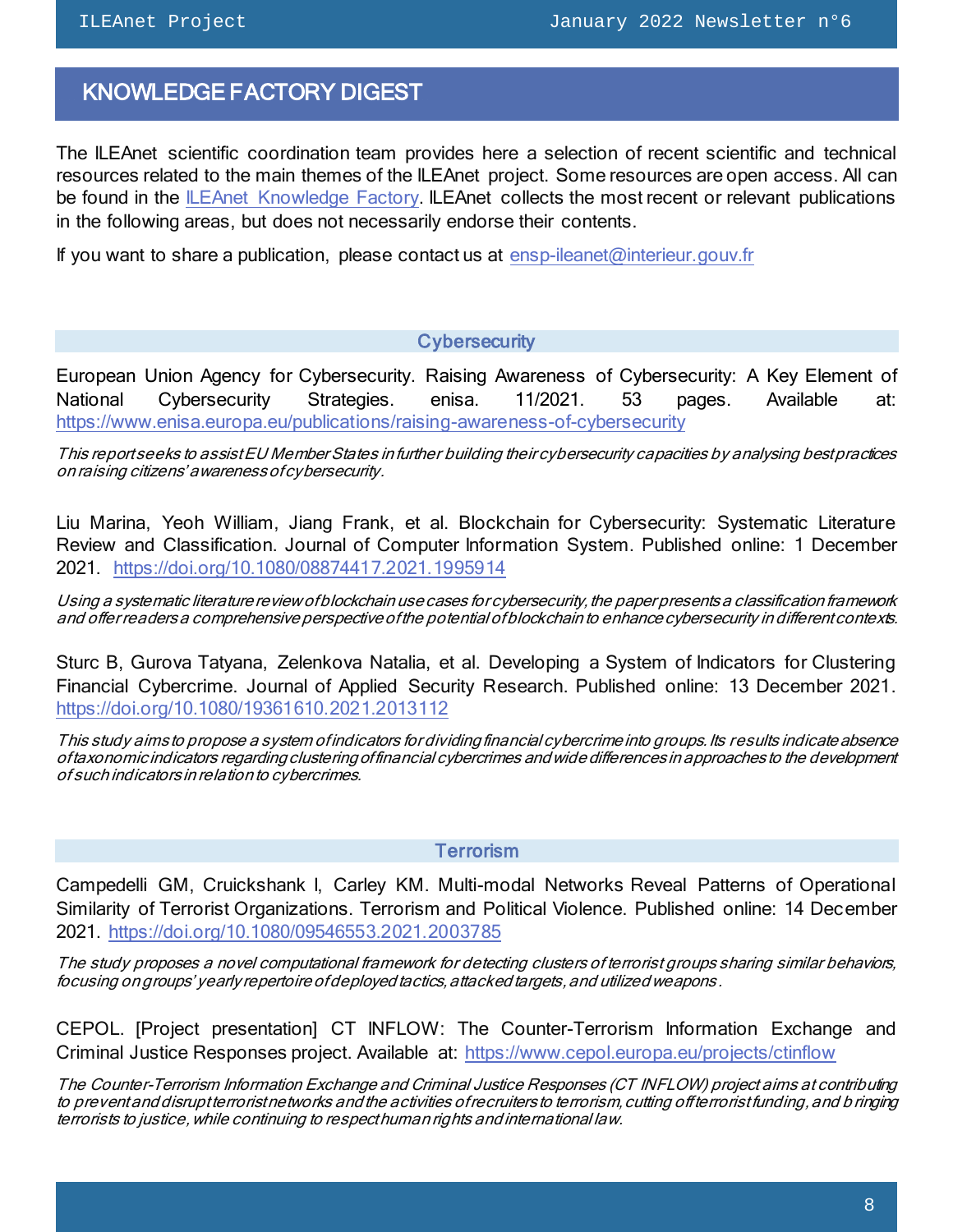CEPOL. WB PaCT: Partnership against crime and terrorism in the Western Balkans. Available at: <https://www.cepol.europa.eu/projects/wbpact>

The Partnership against Crime and Terrorism project in the Western Balkans (WB PaCT) aims at enhancing the capacities of the authorities in the Western Balkans to fight organised crime and terrorism including preventing and countering violent extremism by enhancing cooperation within the region and with the EU.

Europol, EU Internet Referral Unit. Transparency Report. Publications Office of the European Union. 2021. 13 pages. Available at: [https://www.europol.europa.eu/publications-events/publications/eu-iru](https://www.europol.europa.eu/publications-events/publications/eu-iru-transparency-report-2020)[transparency-report-2020](https://www.europol.europa.eu/publications-events/publications/eu-iru-transparency-report-2020)

The 2020 European Union Internet Referral Unit (EU IRU) Transparency Report is a comprehensive summary of the EU IRU's main achievements in 2020. It provides a detailed account of the prevention activities and investigative support carried out by the unit, which aims at reducing the level and impact of online content promoting terrorism or violent extremism.

Open access Haugstvedt H. "It Gets a Bit Messy": Norwegian Social Workers' Perspectives on Collaboration with Police and Security Service on Cases of Radicalisation and Violent Extremism. Terrorism and political violence. Published online: 17 November 2021. Available at: <https://doi.org/10.1080/09546553.2021.1970541>

Social workers are a part of the prevention efforts against radicalisation and violent extremism in the Nordic countries. While multi-agency cooperation is not new in Norway, municipal cooperation with the police security service is. The consequences of this cooperation is researched in this paper.

Open access. Melhuish Francesca, Heath-Kelly C. Fighting terrorism at the local level: the European Union, radicalisation prevention and the negotiation of subsidiarity. European security. European security. Available at:<https://doi.org/10.1080/09662839.2021.2009458>

The study investigates how the EU mobilises a spatio-temporal imaginary of the "local" in its counter-radicalisation activities as a means of navigating subsidiarity principles and expanding its remit as a "holistic security actor". This research makes an original contribution by demonstrating how the EU also seeks to intervene "below" the level of the nation state.

### Organised crime

Open access. Berlusconi G. Come at the king, you best not miss: criminal network adaptation after law enforcement targeting of key players. Global crimes. Published online: 09 December 2021. <https://doi.org/10.1080/17440572.2021.2012460>

This paper investigates the impact of the targeting of key players by law enforcement on the structure, communication strategies, and activities of a drug trafficking network.

European Commission. Police Cooperation Code: Boosting police cooperation across borders for enhanced security. 2021. Available at: [https://ec.europa.eu/commission/presscorner/detail/en/ip\\_21\\_6645](https://ec.europa.eu/commission/presscorner/detail/en/ip_21_6645)

On December 8, 2021, the European Commission proposed an EU Police Cooperation Code to enhance law enforcement cooperation across Member States and give EU police officers more modern tools for information exchange.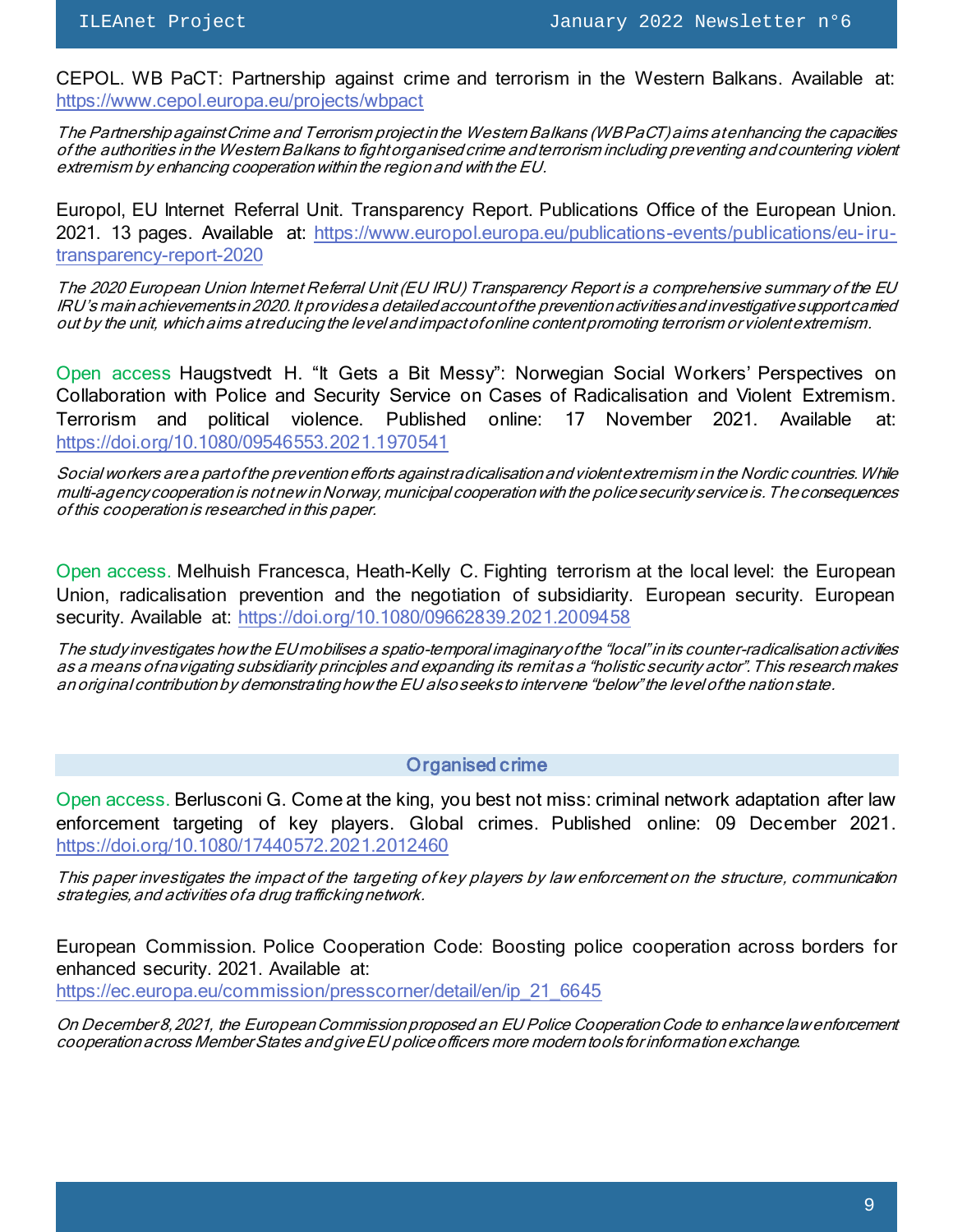Gerlat PY. Focus on SEEKER, an artificial intelligence model to fight against wildlife trafficking. 2021. Available at: [https://www.actuia.com/english/focus-on-seeker-an-artificial-intelligence-model-to-fight](https://www.actuia.com/english/focus-on-seeker-an-artificial-intelligence-model-to-fight-against-wildlife-trafficking/)[against-wildlife-trafficking/](https://www.actuia.com/english/focus-on-seeker-an-artificial-intelligence-model-to-fight-against-wildlife-trafficking/)

SEEKER is a Microsoft AI research project that has been piloted at London's Heathrow Airport and has demonstrated its ability to detect illegal wildlife items hidden in luggage and cargo.

Skinnider MA, Wang F, Pasin D, et al. A deep generative model enables automated structure elucidation of novel psychoactive substances. Nature Machine Intelligence 2021; 3: 973–984. <https://doi.org/10.1038/s42256-021-00407-x>

The article presents DarkNPS, a deep learning-enabled approach to automatically elucidate the structures of unidentified designer drugs using only mass spectrometric data.

### **Migration**

European Commission, Directorate General for Migration and Home Affairs. Responses to long-term irregularly staying migrants: practices and challenges in EU Member States and Norway. European Migration Network Study. 2021. 48 pages. Available at: [https://ec.europa.eu/home](https://ec.europa.eu/home-affairs/system/files/2021-07/00_eu_long_term_irregular_staying_migrants_study_en_0.pdf)[affairs/system/files/2021-07/00\\_eu\\_long\\_term\\_irregular\\_staying\\_migrants\\_study\\_en\\_0.pdf](https://ec.europa.eu/home-affairs/system/files/2021-07/00_eu_long_term_irregular_staying_migrants_study_en_0.pdf)

This study aims to provide an overview of existing policies and practices in the EU Member States and Norway towards third-country nationals in a prolonged situation of irregular stay.

Open access. Migration strategy group on international cooperation and development, Bither J, Ziebarth A. Automating Decision-Making in Migration Policy: A Navigation Guide. Bertelsmann Stiftung. 2021. 41 pages. Available at: [https://www.bosch-stiftung.de/en/publication/automating-decision](https://www.bosch-stiftung.de/en/publication/automating-decision-making-migration-policy-navigation-guide)[making-migration-policy-navigation-guide](https://www.bosch-stiftung.de/en/publication/automating-decision-making-migration-policy-navigation-guide)

This "navigation guide" examines three use cases in migration policy where automated decision-making is already being tested or employed: visa application processes, placement matching to improve integration outcomes, and forecasting models to assist for planning and preparedness related to human mobility or displacement.

Tjaden J. Measuring migration 2.0: a review of digital data sources. Comparative Migration Studies 2021; 9(59). 1-20. Available at: <https://doi.org/10.1186/s40878-021-00273-x>

"Big data" or "digital trace data" have emerged as new sources of migration measurement complementing 'traditional' census, administrative and survey data. This paper reviews the strengths and weaknesses of eight novel, digital data sources along five domains: reliability, validity, scope, access and ethics.

#### You may also be interested in the following information:

European Commission. The European Assistance for Innovation Procurement initiative (EAFIP). 2022 Available at: <https://eafip.eu/>

The European Assistance for Innovation Procurement (EAFIP) initiative supports public procurers across Europe in developing and implementing innovation procurement.